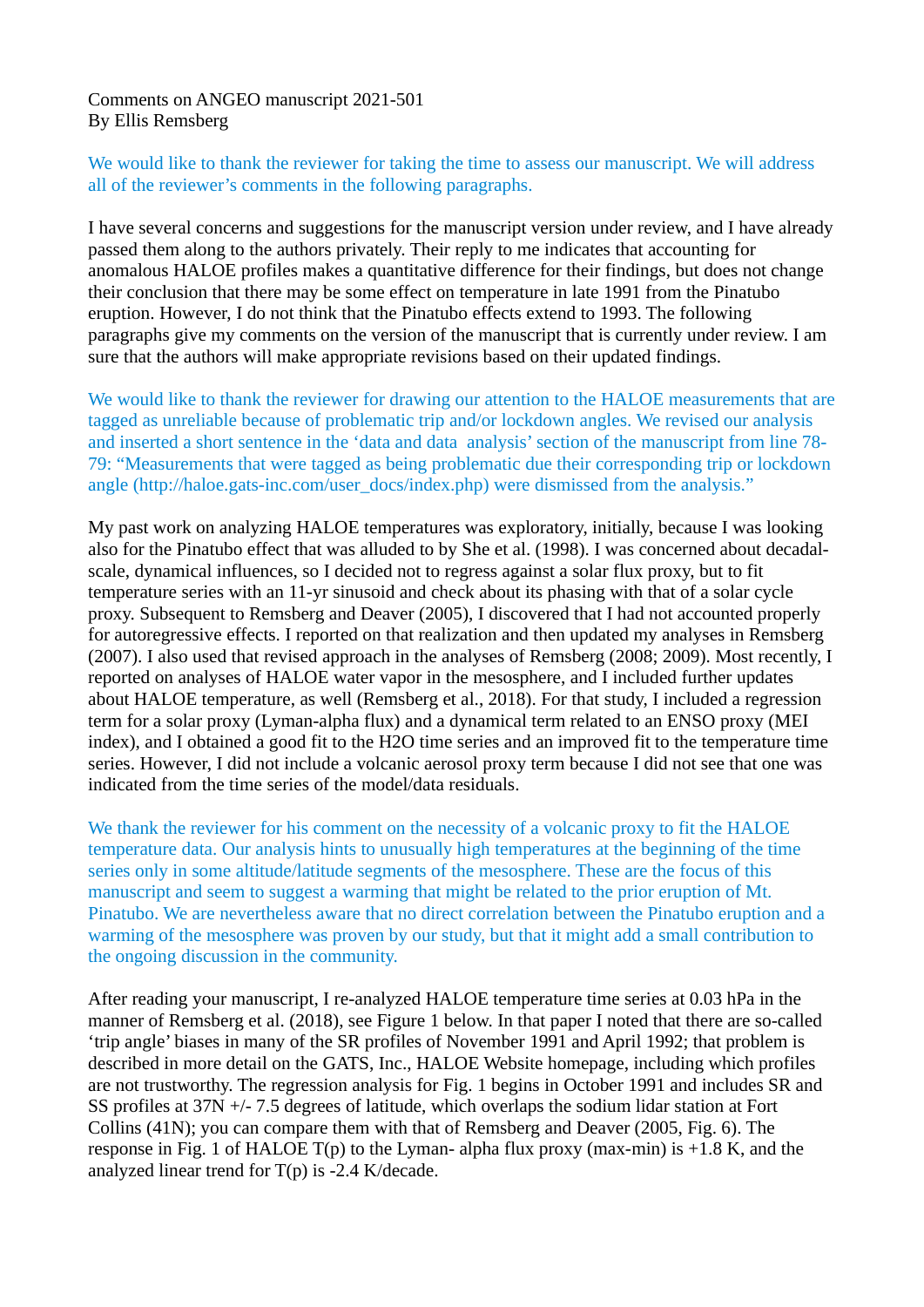We again thank the reviewer for bringing our attention to the existence of the trip and lockdown angle problem. We revised the data analysis (see answer given above).

Figure 2 is my analysis for T(p) at 0.01 hPa or nearer to the sodium layer viewed by She et al. The response of  $T(p)$  to Lyman-alpha flux is +3.3 K, but the linear trend is now weakly positive  $(+0.46)$ K/decade) although it is not significant. In addition, my analyzed coefficient for the ENSO index is 0.86 K/MEI index, and it is highly significant. This pressure altitude of 0.01 hPa is where the dissipation of gravity waves (and the phase of ENSO) may be affecting temperature. Again, my regression model fits the data well, even during the year or so following the Pinatubo eruption.

Finally, Figure 3 is an "image" of the longitude/pressure cross section for SS profiles on 15 December 1991 at 38N latitude. Note that HALOE viewed this latitude only about once every month or so. You may access and view similar images at the HALOE Website by clicking on 'Browse images' on the left menu of the homepage, and then selecting from the next pop-up page, a longitude/pressure plot, the parameter of interest (temperature), the months of a given year, and whether you wish to look at SS and/or SR scans. When you make your request at the bottom of that Webpage, the list of days that you asked for appears along with their mean latitude; clicking on one particular day then allows you to view more images. I show Fig. 3, so that you will see that there was a region of warm temperatures (225 K) near 0.01 hPa and about 270 E longitude (~Ft. Collins). There is also a pronounced zonal wave-1 in  $T(p)$  at this pressure level (see the cold values of  $\sim$ 200K near 60E). To my mind, this longitudinal variation in T(p) indicates effects from the interaction of planetary waves with gravity waves in the upper mesosphere. It may be that there is an indirect connection with the Pinatubo event, too, wherein its aerosol layers have altered slightly the meridional T(p) gradient of the lower stratosphere and allowed for a redirection of the transmission of gravity waves to the mesosphere. On the other hand, transport times and radiative relaxation rates are short in the upper mesosphere, such that any temperature anomalies decay quickly. A sustained transmission of gravity waves would be necessary to maintain those anomalies, in my opinion.

We would like to thank the reviewer for taking the time to provide the plots that he shared. Our study so far considered zonal mean temperatures. We included a new figure (Figure 7 in the revised version) where we present the results of our two fitting approaches for measurement data sampled between 60°-120°W. This region includes the location of the lidar station in Fort Collins. The plots with the limited longitude range supports the overall argument of our paper and we added it together with a short description to the manuscript, beginning from line 173: "This conclusion is still valid when only the longitudes between 120°W to 60 °W are considered that include the position of the lidar station at Ford Collins (41°N, 105°W). The left side of Figure 7 shows the temperature anomalies according to an episodic perturbation similar to Figure 3, but for the restricted longitude range. Positive amplitudes above 40°N are detected from 60 – 75 km and even up to 80 km above 20 – 30°N. The amplitude above 80 km in the northern hemisphere is still negative. Using the exponential decay function (right side of Figure 7) suggests positive amplitudes in most of the upper mesosphere in the northern hemisphere with a maximum positive temperature at 40°N above 80 km of approximately 5 K."

## Additional references:

Remsberg, E. E., A re-analysis for the seasonal and longer-period cycles and the trends in middle atmosphere temperature from HALOE, J. Geophys. Res.—Atmospheres, vol. 112, D09118, doi:10.1029/2006JD007489, 2007.

Remsberg, E. E., On the response of Halogen Occultation Experiment (HALOE) stratospheric ozone and temperature to the 11-yr solar cycle forcing, J. Geophys. Res.-Atmospheres, 113, D22304, doi:10.1029/2008JD010189, 2008.